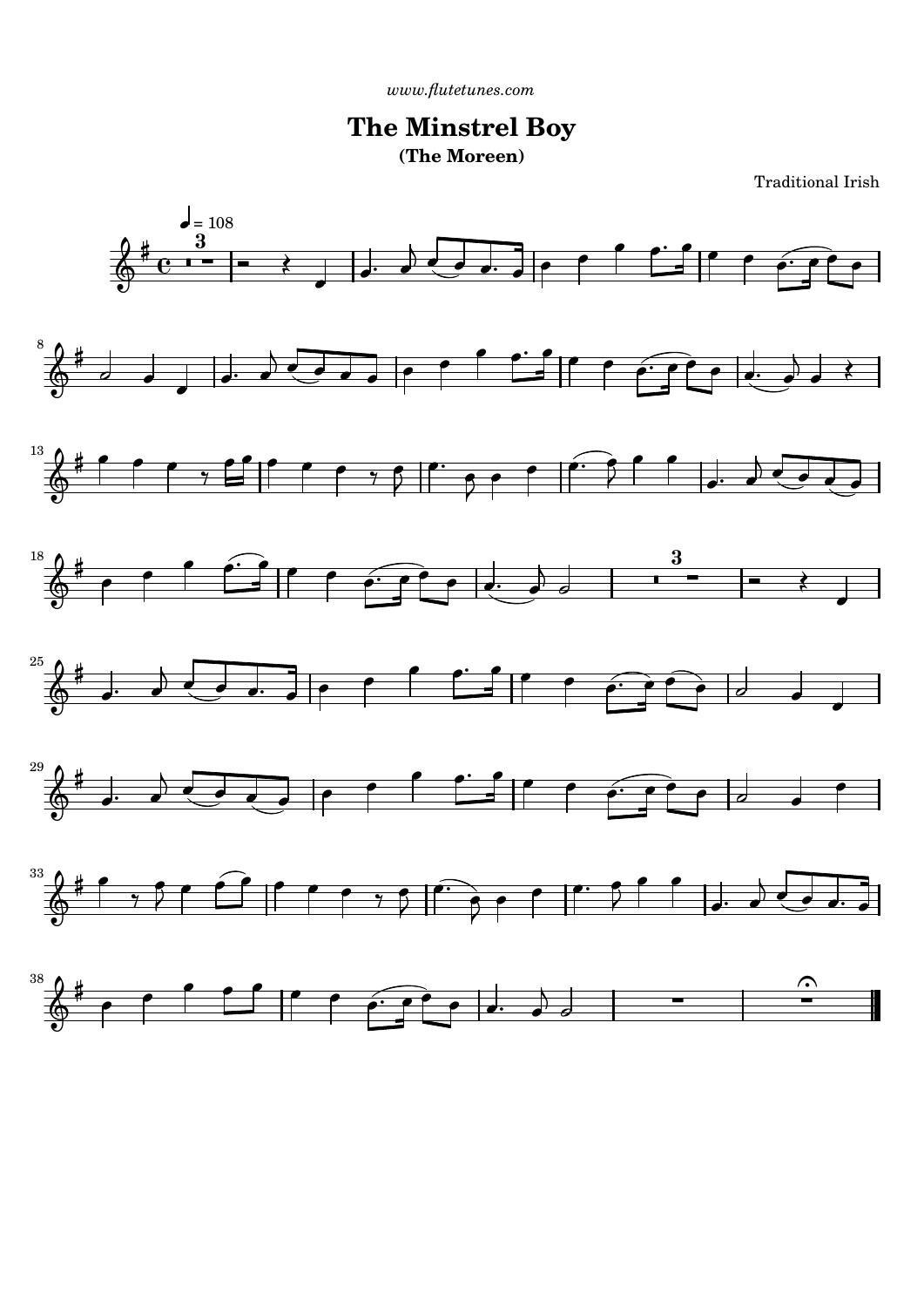$www. \emph{flutetunes.com}$ 

## **The Minstrel Boy** (The Moreen)

**Traditional Irish**